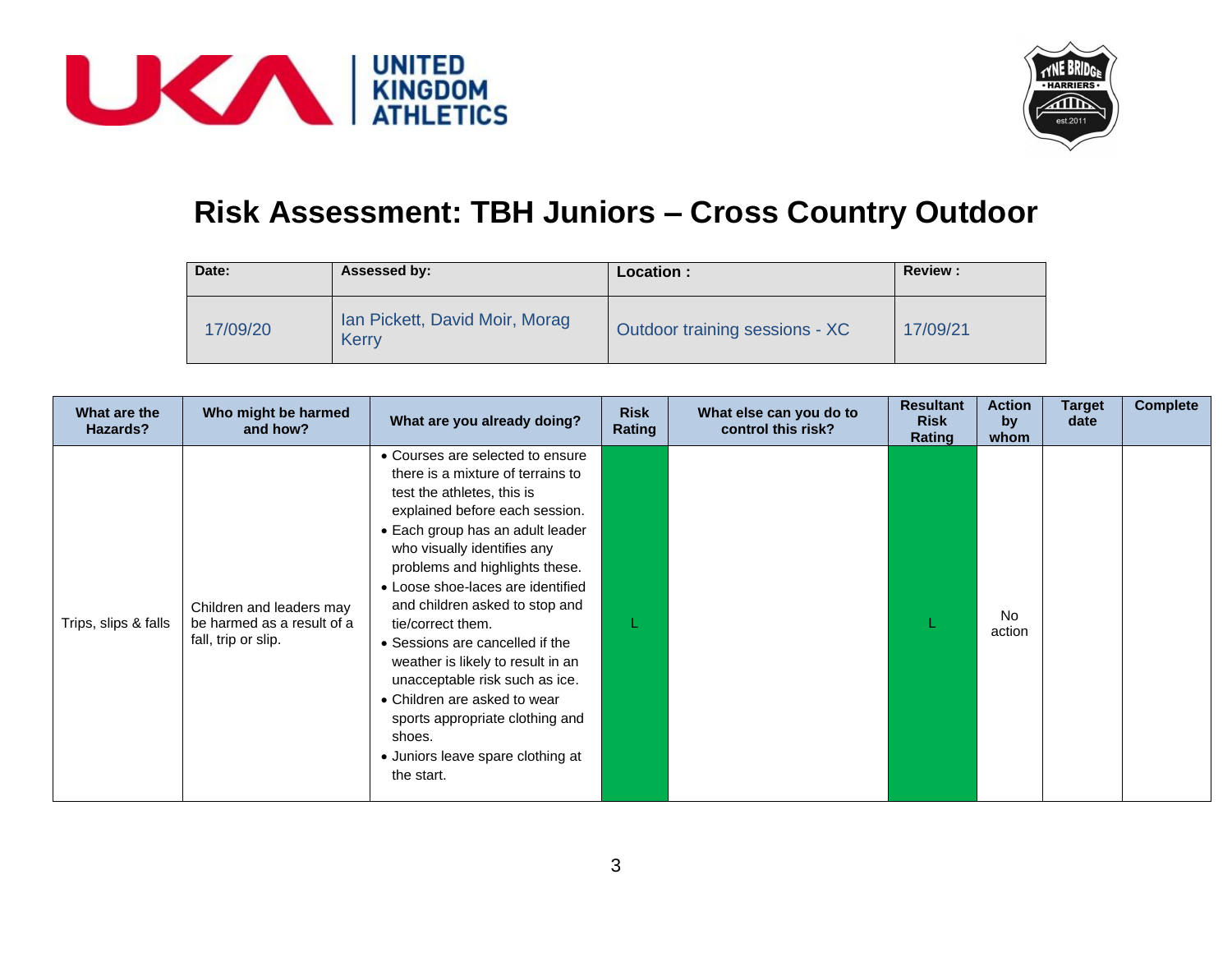

| Sporting injury                            | Children may be injured as<br>a result of over-exertion or<br>inappropriate training<br>session.                                                    | • Children are grouped into ability<br>set to ensure that they are<br>training at an appropriate level.<br>• All sessions are organised by<br>someone with an appropriate<br>Coaching qualification.<br>• Additional leaders and<br>volunteers provide support to<br>provide additional care to<br>children who are struggling.<br>• Children will be coached<br>according to the UKA 1:12<br>guidance ratio to ensure<br>adequate supervision. |           | <b>No</b><br>action |  |
|--------------------------------------------|-----------------------------------------------------------------------------------------------------------------------------------------------------|-------------------------------------------------------------------------------------------------------------------------------------------------------------------------------------------------------------------------------------------------------------------------------------------------------------------------------------------------------------------------------------------------------------------------------------------------|-----------|---------------------|--|
| Collisions &<br>impacts                    | Children may be injured as<br>a result of running in to<br>objects or other children.                                                               | • Coaches and leaders organise<br>sessions so they minimise the<br>risk of child/child contact.<br>• Other items on the course such<br>as trees and fences are<br>highlighted to the juniors.                                                                                                                                                                                                                                                   |           | <b>No</b><br>action |  |
| Emergency<br>evacuation (eg<br>fire alarm) | Children, leaders or<br>parents could be injured as<br>a result of an emergency or<br>may not receive adequate<br>treatment if there is a<br>delay. | • Mobile phones are carried by<br>leaders to summon emergency<br>services whilst out training, and<br>also to contact each other<br>(leader contact list shared<br>amongst leaders)                                                                                                                                                                                                                                                             | $\bullet$ | No.<br>action       |  |
| Safeguarding                               | Children could be exposed<br>to physical or mental abuse<br>as a result of inappropriate<br>actions by a coach, leader,<br>parent or other junior.  | • All coaches and leaders to be<br>DBS checked by UKA.<br>• All parent helpers to sign a<br>personal declaration form<br>sharing any relevant<br>information.<br>• No children will be coached on<br>a 1-2-1 basis.                                                                                                                                                                                                                             |           | <b>No</b><br>action |  |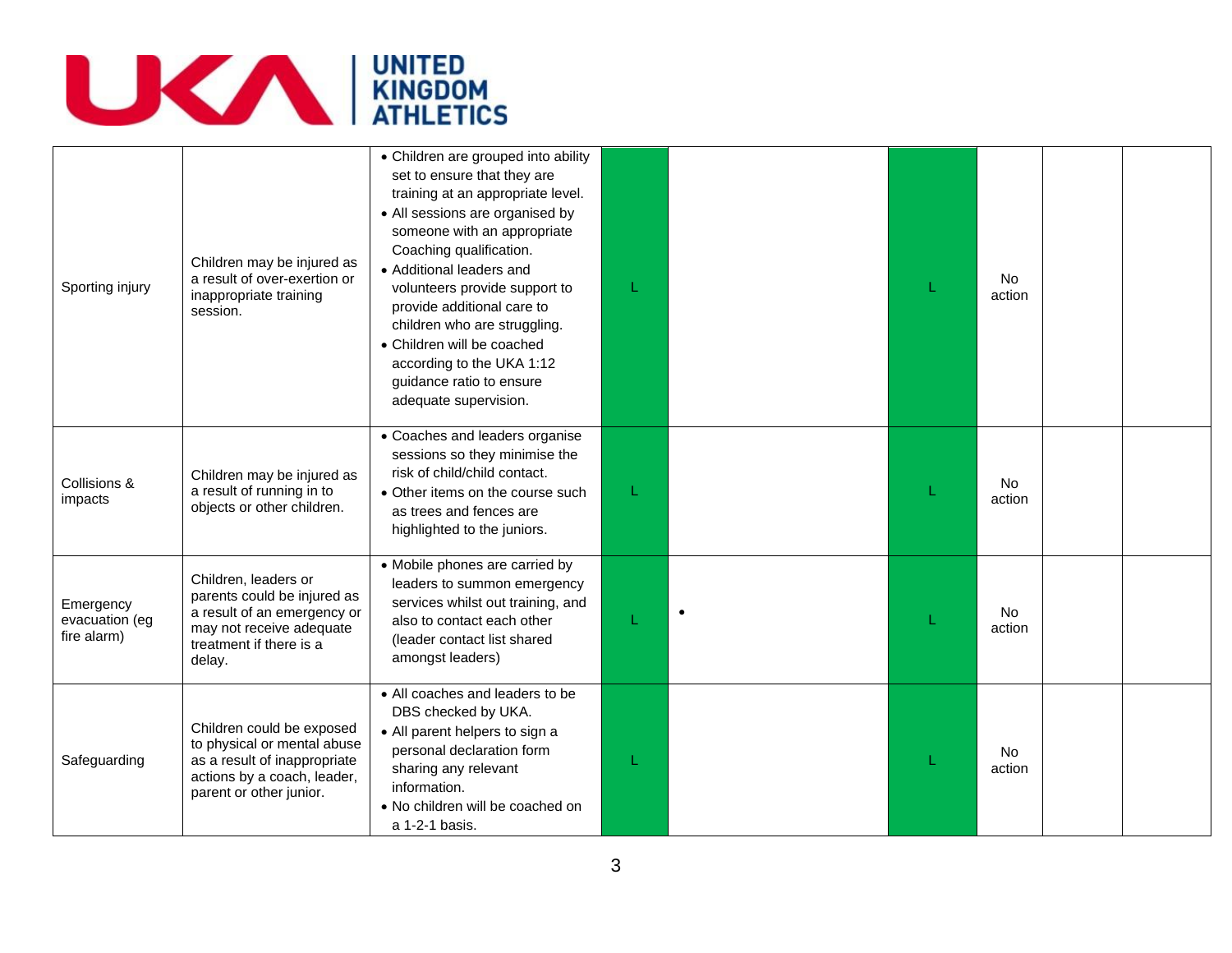

|                               |                                                                                                                                                                                     | • Children under the age of 8 will<br>not be taking part in XC training.<br>• Coaches and leaders to<br>undergo safeguarding training<br>as part of their qualifications.<br>• Children not to be accompanied<br>to bathrooms and must be<br>independent in their use or have<br>a parent/guardian available.<br>• Social media policy in place                                                               |   |  |                     |  |
|-------------------------------|-------------------------------------------------------------------------------------------------------------------------------------------------------------------------------------|---------------------------------------------------------------------------------------------------------------------------------------------------------------------------------------------------------------------------------------------------------------------------------------------------------------------------------------------------------------------------------------------------------------|---|--|---------------------|--|
| <b>First Aid</b><br>treatment | Children could be harmed<br>as a result of not having<br>necessary medical aid<br>such asthma inhalers or<br>they could receive<br>inappropriate treatment<br>(allergic shock etc). | • Details of allergies / medical<br>conditions asked for on first trial<br>session, then again on the<br>membership form. Juniors and<br>parents told to bring inhalers or<br>other medication to training<br>sessions if required.<br>• Leaders will be asked if they<br>would be willing to obtain a first<br>aiders qualification (paid for by<br>TBH)                                                     | L |  | <b>No</b><br>action |  |
| Vehicle traffic               | Children could experience<br>an impact with a vehicle.                                                                                                                              | · Juniors may cross open roads<br>to get to the course, but will be<br>chaperoned by coaches /<br>• Briefing always given at the<br>start of the session in respect of<br>hazards / other path users<br>• Parents asked to drop off / pick<br>up younger children directly,<br>and not just let them make their<br>own way. U12s will not be<br>allowed to leave unless a parent<br>has come to collect them. | 1 |  | <b>No</b><br>action |  |